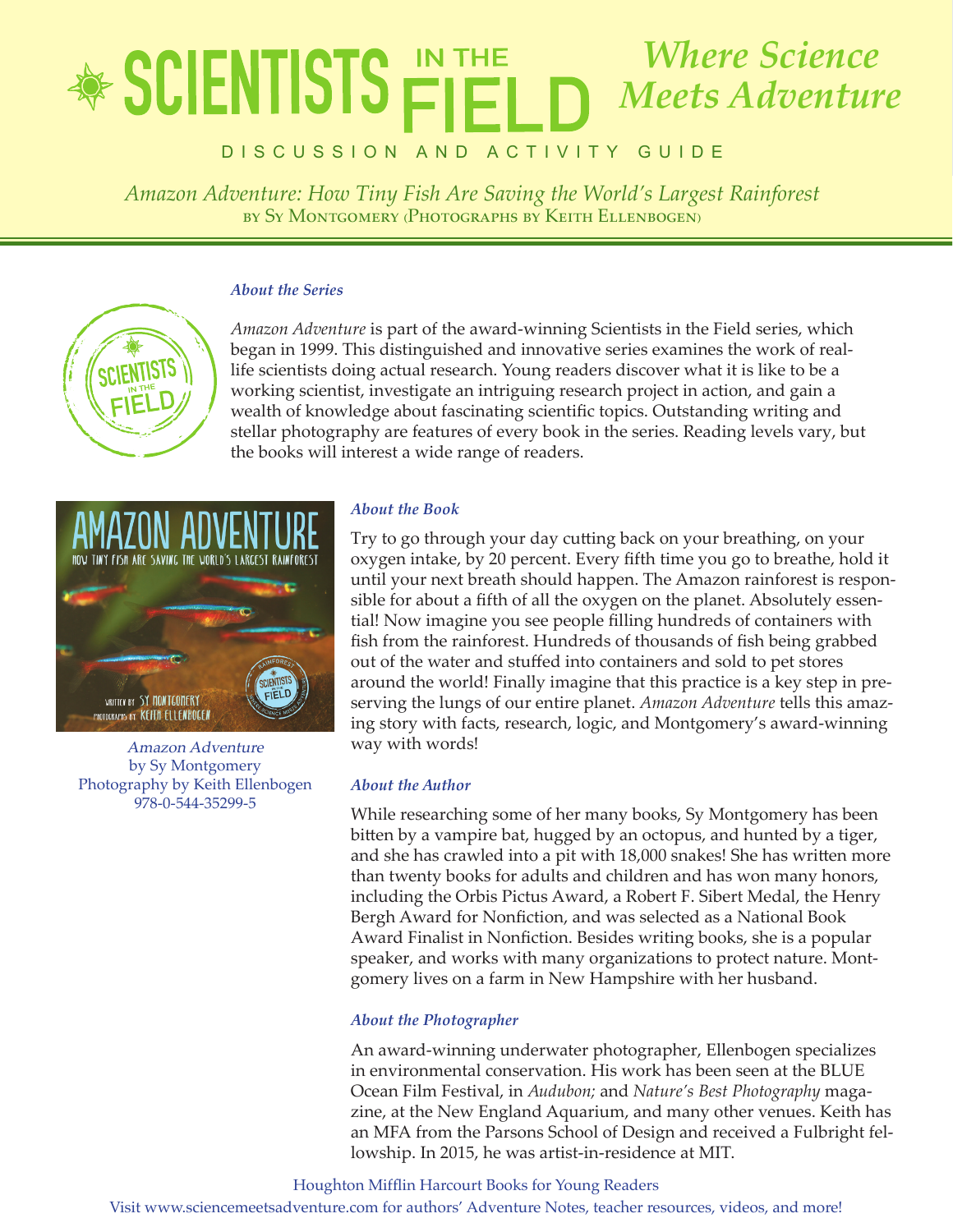# *Amazon Adventure: How Tiny Fish Are Saving the World's Largest Rainforest*

*by Sy Montgomery (Photographs by Keith Ellenbogen)*

# *Pre-Reading Activity*

Have a class discussion about preconceived notions. Discuss situations in which you believed someone was behaving poorly, only to discover that you were wrong. How long did these beliefs persist? Discuss the factors that caused you to believe these ideas in the first place and what happened to force a reconsideration. Discuss behaviors you have that others do not understand and totally misinterpret.

Research scientific misconceptions throughout history. Again, focus on the factors that had large numbers of smart people willing to accept incorrect information and conclusions. Distinguish between a scientific theory and a hypothesis. Research the difference between a scientific theory and a personal theory. It may be useful to have the class investigate Newtonian mechanics and how it is still useful and why it needed to change. The fundamental question revolves around how scientists question their own assumptions and make necessary changes.

Watch a video on how lungs work. There is a good one from the Ted Talk folks (TED Ed: ed.ted.com/lessons/ what-do-lungs-do-emma-bryce). Discuss the pros and cons of using our lungs as a metaphor for trees, the rainforest, kelp forests, and other parts of our environment.

Review the basic concepts involved with habitats, food chains, weather, seasonal changes, etc.

Spend some time outside the class regularly taking inventory of the variety of plants, animals, and other natural features and posting them in a log or field notebook. Make sure to count or estimate the number of different plants and animals. Take the temperature and note the weather conditions in your log, noting the date and time for each entry.

# *Discussion Questions*

Is it possible to prove that a scientific theory is wrong? What is the difference between a scientific theory and a test result that does not support a hypothesis? How is a scientific theory different from a hypothesis?

If trees in the Amazon rainforest area provide one fifth of the world's oxygen, what should other countries around the world do to make sure this essential resource is protected? Is it appropriate for other countries to get involved in Brazilian politics or the politics of the other eight countries that are a part of this rainforest?

The fish sold from the Amazon rainforest are "as precious as the rubies and sapphires whose colors they share." What connection do these fish have to the trees, which provide one-fifth of the world's oxygen? Which are more important, the trees or the fish? Can we have trees without the fish? Can we have fish without the trees?

What is the current rate of Amazon rainforest tree loss through habitat destruction (clear-cutting forests, etc.)? What should our government do about this, if anything?

How do you respond when false and/or misleading things are attributed to you?

The book says that a pet shop owner knew that Scott Dowd was different. Who in your world knows the truth about you? How do we go about making sure that a wide variety of folks in our community know who we really are? Or is this a goal that is not really all that important?

The town of Barcelos reveres God and fish, according to Montgomery. She makes this claim by citing evidence of things one sees when traveling the streets of this city. She shows pictures of statues and repeats local lore from people who live there to back up her statement. When you think about your city or community, what would a stranger decide your community values are from walking the streets and speaking to residents?

What value do parades, celebrations, festivals, and the like have for any given community? Is the Festival of Ornamental Fish in Barcelos any different from celebrations in your community? How are they similar and how are they different?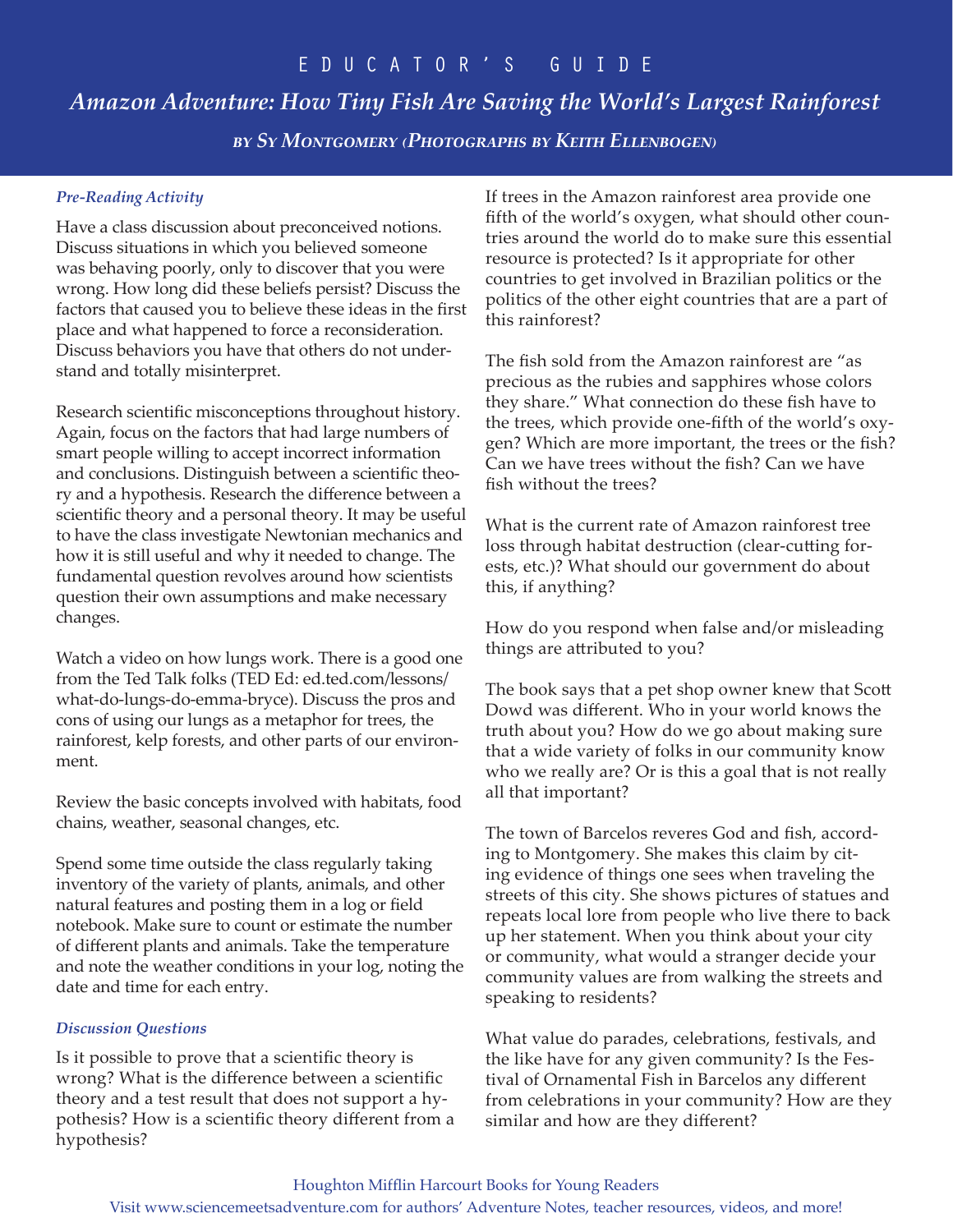# *Amazon Adventure: How Tiny Fish Are Saving the World's Largest Rainforest*

*by Sy Montgomery (Photographs by Keith Ellenbogen)*

Throughout this book, there are sidebars that speak of the benefits of defending the river, including the perhaps unexpected benefit of protecting things like giant spiders and ants. In your area, what natural resources are (or should be) protected? What side benefits occur by protecting these resources? Are there any unexpected benefits?

The piabeiros along the Amazon supply the homeaquarium market with most of its fish. However, their livelihood is threatened by fish farms. One way to insure their future is by making sure that more of their fish arrive at faraway locations in a healthier condition. Isn't it also important for scientists to learn how to raise these same fish? What advantages do wild fish have that fish from farms do not? Why are fish farms a threat?

Project Piaba is supported by the Association of Zoos and Aquariums and the International Union for the Conservation of Nature. Why are these endorsements important? What does each organization do to protect our environment?

# *Applying and Extending Our Knowledge*

The very first paragraph of this book begins with the fact that the Amazon basin covers 2,670,000 square miles! This three-dimensional realm accounts for a fifth of all the world's oxygen!

- Make an overlay that shows the shape of the Amazon basin compared to the United States. The book says that it is as big as our lower forty-eight states. Seeing this visually may help students understand 2,670,000 square miles.
- Make a map that shows your school. If you traveled 2,670,000 miles, where would you be if you traveled north, south, east, and west? How many times would you circle the planet?
- Montgomery also states that each year "an area of Amazon forest twice the size of the city of Los Angeles" is destroyed. How big is the city of Los Angeles? Make another overlay that shows how large "twice the size of the city of Los Angeles" is compared to your state. Calculate how long it would take your whole state to disappear, should the destruction continue at its current rate. Cal-

culate, at this rate, how long it will be before the entire Amazon basin is gone.

• On page 6 we learn that the piabeiros live in an area that is 46,000 square miles. Create an overlay showing how big this area is compared to the region in which you live.

## *Common Core Connections*

CCSS.ELA-Literacy, R1.6.7 Integrate information presented in different media or formats (e.g., visually, quantitatively) as well as in words to develop a coherent understanding of a topic or issue.

CCSS.ELA-Literacy, R1.6.7 Integrate information presented in different media or formats (e.g., in charts, graphs, photographs, videos, or maps) with other information in print and digital texts.

On page 5 we read "In the Amazon rainforest there are only two seasons: wet and dry."

- Create a presentation that explains why there are not four seasons. In this presentation, make sure to include temperature ranges and norms, in addition to sharing the average daily, weekly, and monthly rainfall totals. Compare these totals to the averages in your neighborhood. Any surprises about the amount of rainfall in the dry season?
- Montgomery reports that the water level in Barcelos can drop by thirty feet! Assume that your school or home will experience a thirty-foot increase in its water level. Make an architectural plan that shows how your school or your family would cope with the increase and decrease of water. What changes would be required in terms of transportation to and from school? Have students work in teams to design how your neighborhood would function with these water-level changes. Perhaps construct a model of what your school or home or city would look like.
- We read on page 5 that nearly 90 percent of the small fish, the piaba, will be stranded and slowly die in drying puddles as the wet season becomes increasingly dry. We also read that these small fish have a life expectancy of about a year or less in the wild and several years in an aquarium. With a 90 percent mortality rate, why haven't these fish al-

## Houghton Mifflin Harcourt Books for Young Readers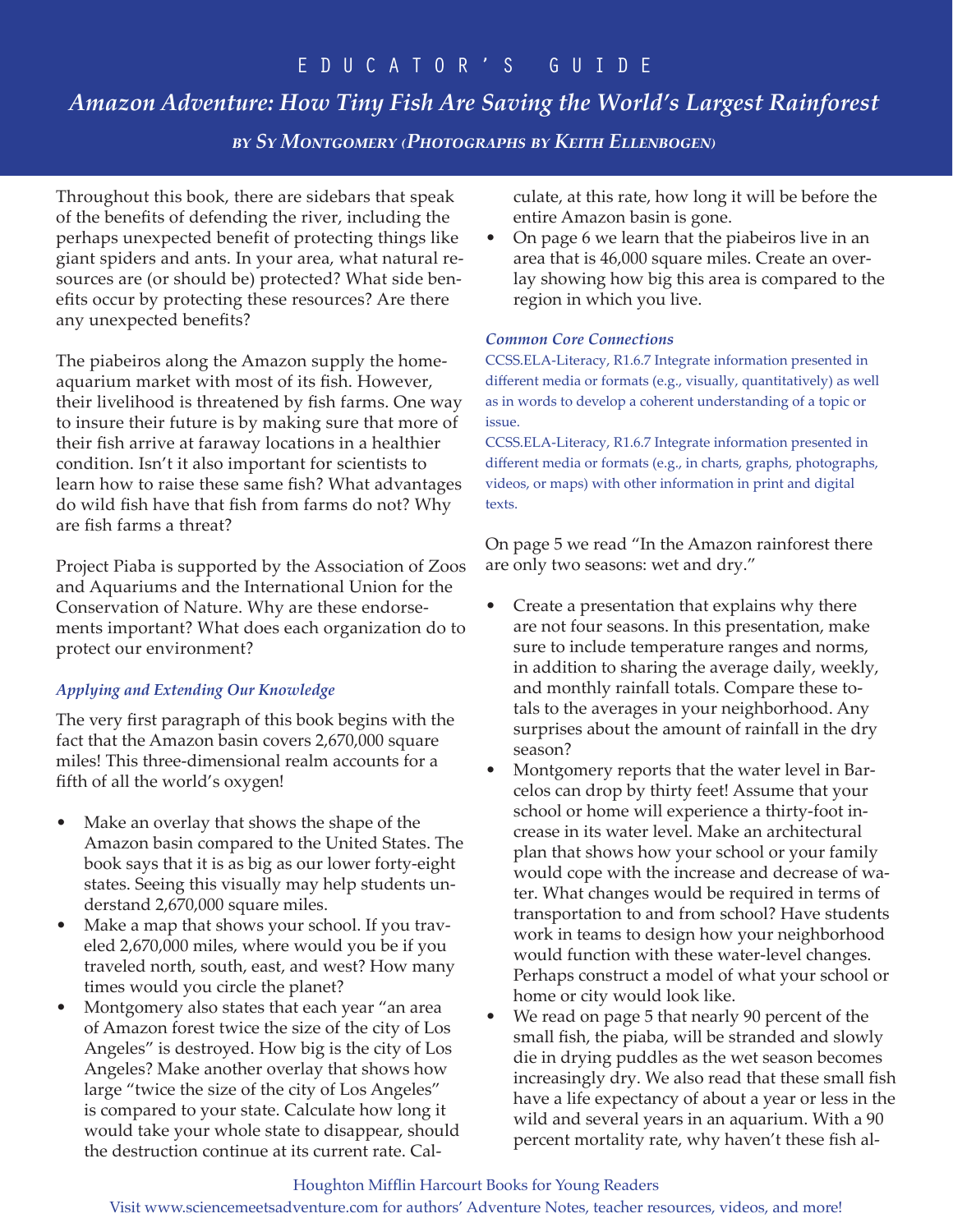# *Amazon Adventure: How Tiny Fish Are Saving the World's Largest Rainforest*

*by Sy Montgomery (Photographs by Keith Ellenbogen)*

ready become extinct? Explain how 10 percent of the survivors can insure yearly harvests. Research how the life cycles of these fish combined with the seasonal variations in rainfall work in areas where the fish are not harvested (as they are in Barcelos).

• Visit a local pet shop or aquarium shop that sells fish like cardinal tetras. See whether or not you can trace the origin of the fish sold. Did they come from the Amazon rainforest?

## *Common Core Connections*

CCSS.ELA-Literacy.SL.6.2. Interpret information presented in diverse media and formats (e.g., visually, quantitatively, orally) and explain how it contributes ot a topic, text, or issue under study.

CCSS.ELA.RST.6-8.1 Cite specific textual evidence support analysis of science and technical issues.

CCSS.ELA Integrate information presented in different media or formats (e.g., visually, quantitatively) as well as in words to develop a coherent understanding of a topic or issue.

CCSS.ELA-Literacy, R1.6.7 Integrate information presented in different media or formats (e.g., in charts, graphs, photographs, videos, or maps) with other information in print and digital texts.

Math activity: We learn on page 6 that these small fish may provide about 60 percent of the income for any given piabeiro. Assume that a piabeiro earns a total of \$50,000 for the year.

- How many kilos of cardinal tetras would he or she have to sell? How many pounds is this?
- Let's say that of the 400 kinds of fish, only about ten (including the cardinal tetra) \$8,000 per kilo. Assume that 25 percent fetch only 65 percent of that price, another 25 percent fetch only half that price, another 25 percent command only 35 percent of that price, and the rest yield only 10 percent of that price. Now assume that of our piabeiro's total yearly \$50,000 income (of which 60 percent comes from these fish), the cardinal tetra group makes up 10 percent of his yearly capture, with the other four groups each providing 25 percent of the remainder. Create a spreadsheet showing how many kilos of each of the five groups he or she caught and how much money came from each. Play around with the percentages, perhaps basing the percentages on visiting an aquarium or

pet shop and analyzing the pricing.

- Actually go to a pet shop that sells fish and price the fish yourself and recalculate this activity. Speak with the owner or buyer and determine whether or not the prices are relatively stable from year to year. Does supply and demand influence fish prices? Factor this into the activity as well, maybe showing three different possibilities over a five year period.
- Answer Key: Sixty percent of the piabeiro's income equals \$30,000; \$3,000 is the 10 percent of this provided by the cardinal tetra group; \$6,750 is the 25 percent of the remainder (\$27,000) provided by each of the other four groups of fish. Based on the price of \$8,000 per kilo, this amounts to 0.375 of a kilo of tetras; about 1.2981 kilos of the fish that fetch 65 percent of this price; 1.6875 kilos of the fish that fetch half this price; 2.4107 kilos of the fish that fetch 35 percent of this price; and 8.438 kilos of the fish that fetch 10 percent of this price. This makes a total of about 14 kilos of fish for the year.

## *Common Core Connections*

CCSS.ELA-Literacy.SL.6.2. Interpret information presented in diverse media and formats (e.g. visually, quantitatively, orally) and explain how it contributes ot a topic, text, or issue under study.

RST.6.8.3 Follow precisely a multistep procedure when carrying out experiments, taking measurements, or performing technical tasks.

W.6.7 Conduct short research projects to answer a question, drawing on several sources and refocusing the inquiry when appropriate.

On page 18 we read about the "seven deadly plagues" of the Amazon basin. Later these plagues are debunked. This activity is designed to see our own neighborhoods more three-dimensionally.

- Have individuals independently generate the seven plagues of your area. Then consolidate these lists, discuss them, and come to a consensus list of the seven worst organisms in your area. Write short annotations similar to the ones Montgomery did in the book.
- Once again, independently, have students research these plagues with the goal of discovering their redeeming qualities. Share and discuss, generat-

## Houghton Mifflin Harcourt Books for Young Readers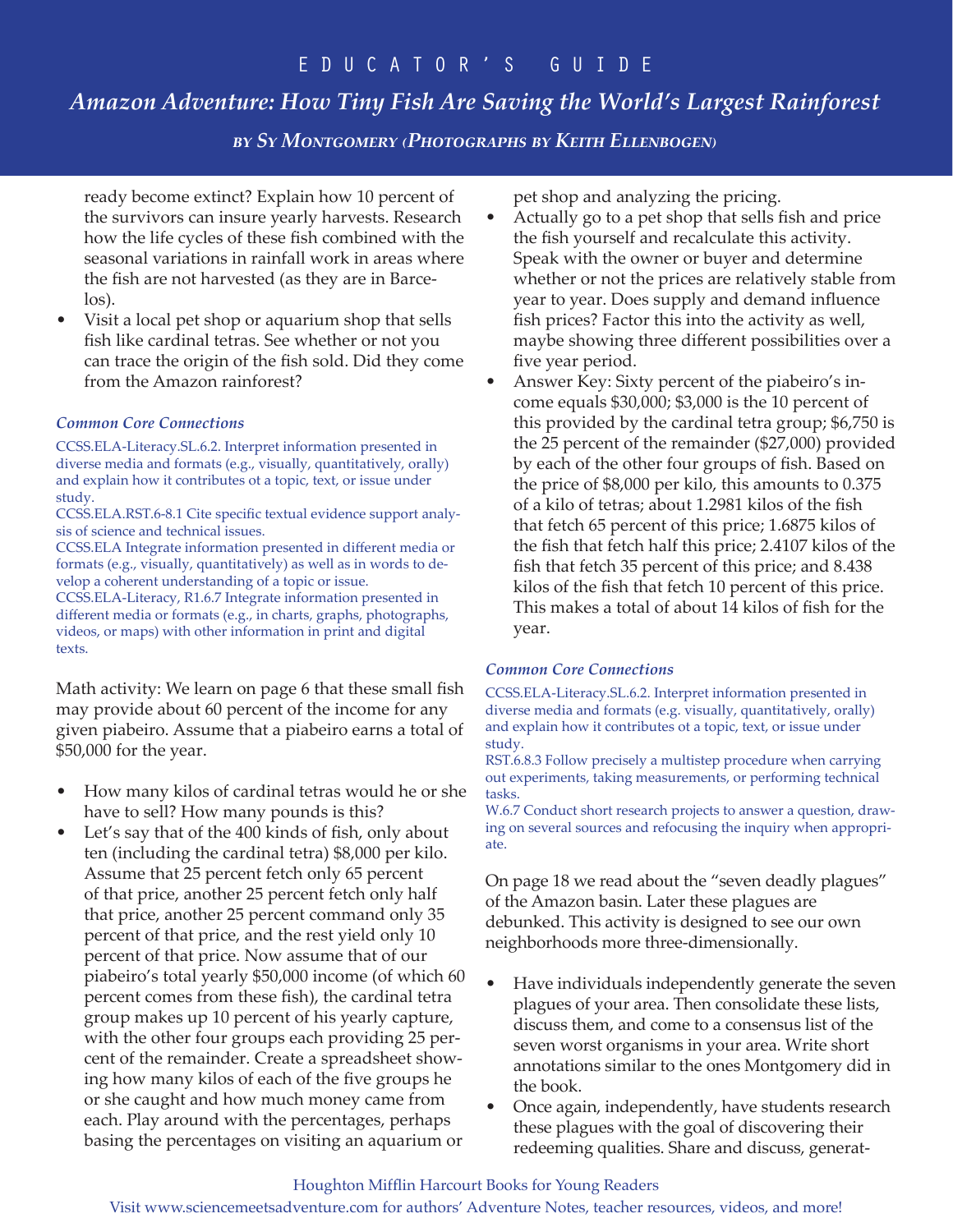# *Amazon Adventure: How Tiny Fish Are Saving the World's Largest Rainforest*

*by Sy Montgomery (Photographs by Keith Ellenbogen)*

ing your own "debunking" of these plagues with a short rationale. If your list includes organisms that are introduced to your neighborhood, think about discussing the function they serve in their natural habitat and/or developing a plan for reducing their impact in your area. You may also wish to include animals like mosquitoes, black flies, poison ivy, etc. (if not already on your list) that have a very useful purpose in any given habitat.

- If students respond well to the above activities, you may wish to have a discussion or debate on ways in which the desire for comfort is not necessarily the best environmental response. Compare this to Scott Dowd's initial reaction to the large-scale fish harvest that he discusses on page 5.
- In addition to piranha, anacondas, stingrays, and the like, we also meet pink dolphins, tarantulas, ants, heliconia, and more. Make a set of trading cards showing at least seven common plants and organisms in your neighborhood that are not on your plague list. Document their range, what they eat, threats to the various species, and other interesting facts.
- Prepare a poster or an online presentation comparing and contrasting your group of seven with seven from this book. Create a picture glossary of many of the commoner organisms found in the Amazon. Indicate which ones, if any, are also found outside of the Amazon basin. Indicate whether an organism is a year-round resident or a transient species. If transient, what is the range of its stay? Include scientific name, common name, range, animal description, habitat description, diet, and any noteworthy facts (about behavior or endangered status, etc.). Group animals by families and then alphabetically by scientific name.

## *Common Core Connections*

RST.6-8.9 Compare and contrast the information gained from experiments, simulations, video, or multimedia sources with that gained from reading a text on the same topic.

RST.6-8.1 Cite specific textual evidence to support analysis of science and technical texts.

RI.6.1 Cite textual evidence to support the analysis of what the text says explicitly as well as inferences drawn from the text.

RI.l7.8. Trace and evaluate the argument and specific claims in a text, assessing whether the reasoning is sound and the evidence relevant and sufficient to support the claim.

Montgomery claims that these piabas, these small fish, have the potential of saving the rainforest.

- Research this claim and hold a debate as to how this could be true or whether it is an exaggeration. Perhaps create a mock trial with students serving as judge, jury, witnesses, lawyers, et al. Perhaps have one side take the position of those attempting to raise these fish in captivity and the other representing the scientists and piabeiros.
- Have students write a story for younger students about the fact that each year so much of the Amazon is clear-cut and destroyed.
- Do students in your area know what a fish is? Find photographs, removing any labels if necessary, of an electric eel, lobster, seahorse, dolphin, great white shark, orca, cardinal tetra, jellyfish, tuna, and cow. Survey a sample of students in your school by handing them the cards and asking the respondent to return only the cards with fish on them. Keep track of which fish are not returned and which animals that are not fish are not returned. Respondents should return the eel, seahorse, great white shark, cardinal tetra, and tuna. Depending on your results, have students design informational posters correcting common mistakes, being careful not to embarrass anyone. Make your own cards and/or add and subtract from these.
- We learn on page 17 that Dowd is colorblind and recognizes fish by their body shape and patterns. Find a dozen or so full-color pictures of tropical aquarium fish and print them out without names. Then print the list of names for these fish and have students match them up. Make black-and-white copies of these fish and do it again. Adjust the fish selected to make the challenge easier or harder when the pictures are black and white. Describe the ways Dowd uses patterns and body shape to compensate for his poor color vision.
- Make a "What Is a Fish?" poster that includes the essential elements of any given fish and with explanations or annotations that include or exclude the survey animals above. Show how fish fit into the animal classification scheme.

#### *Common Core Connections*

RI.l7.8. Trace and evaluate the argument and specific claims in a

# Houghton Mifflin Harcourt Books for Young Readers Visit www.sciencemeetsadventure.com for authors' Adventure Notes, teacher resources, videos, and more!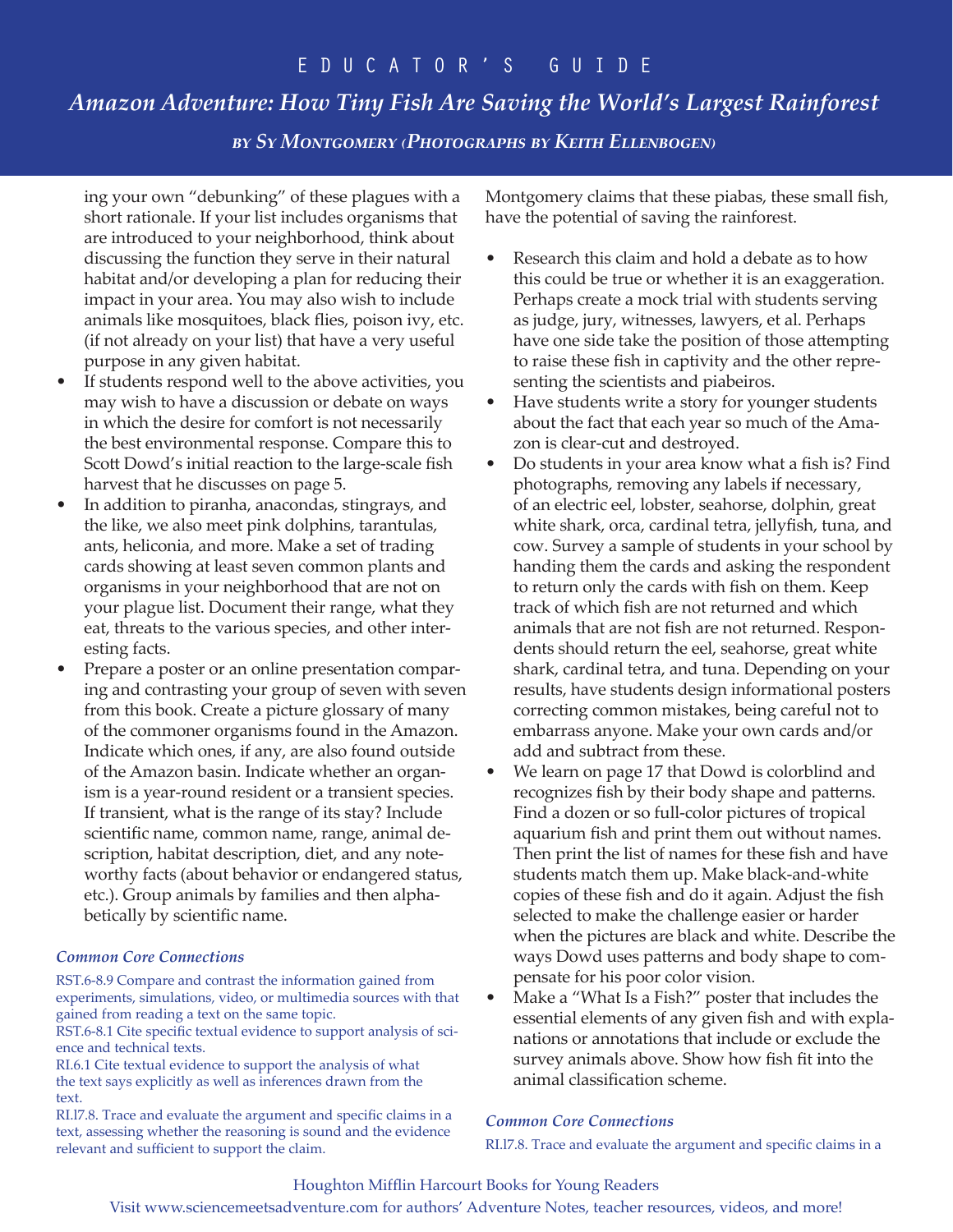# *Amazon Adventure: How Tiny Fish Are Saving the World's Largest Rainforest*

*by Sy Montgomery (Photographs by Keith Ellenbogen)*

text, assessing whether the reasoning is sound and the evidence relevant and sufficient to support the claim.

RST.6-8.9 Compare and contrast the information gained from experiments, simulations, video, or multimedia sources with that gained from reading a text on the same topic.

RST.6-8.1 Cite specific textual evidence to support analysis of science and technical texts.

RI.6.1 Cite textual evidence to support the analysis of what the text says explicitly as well as inferences drawn from the text.

We can infer Montgomery believes that writing about fish festivals is reporting on an important reason that the fish, as Dowd says, "serve as a very effective first line of defense for the rainforest" (p. 7).

- Is there something in your neighborhood that should be better protected? Prepare two marketing brochures designed to attract tourists based on this item. The first brochure is for your classmates. The second one is for your parents and grandparents. If possible, walk in groups around your neighborhood taking pictures of attractions that could make it into your brochures. Look for resources, objects, landmarks, places, etc., that are in danger of being destroyed or otherwise disappearing. Your brochures should convince readers to seek to protect this icon in your neighborhood. Note rationales for why your group is including any given object, place, landmark, etc. Discuss the difference between a brochure designed for students and one for adults. Is there any difference in content, wording, color, design, etc.?
- Brainstorm with your classmates the various holidays and festivals celebrated in your area, with a goal of including every single one that at least one family in your area celebrates. Create an interview list of students and adults who would be willing to be recorded or videoed sharing information about the various holidays and festivals from your list. Collect all of these recordings and videos and edit them into a program that could be shared in class or at an assembly with the community. Make sure that cultural information is carefully vetted with the people supplying the interview or video to avoid misrepresenting or trivializing anyone's family or culture. Use this information to create a cultural dictionary of your area. Research the backgrounds of these events. Make sure to share

the typical celebration and any additions that families add that are unique. When is the celebration? What is its origin? What clothing is required? Is there food? Are there rituals or practices that traditionally occur? Is it a religious celebration? How many people participate? Special decorations? Etc.

- The fish festival in Barcelos is a festival that celebrates their natural resources, sources of income for residents, the town's history, and more. Design an area with imaginary resources that the makebelieve residents use for their livelihoods. Invent their history. Create the music (either by composing your own music or by creating a playlist). What are you celebrating? What do you wear? What food is served? Describe the decorations, rituals, and other details. Write a brief annotation that explains the link to the clothing or food, etc., and the festival or holiday you are imagining. Make sure to explain the link between the town's resources, income, history, and residents. Create sculptures and artwork that allow outsiders to experience your makebelieve festival.
- If possible, work with an elementary school and put on your own fish parade, fish dance, or fish celebration. Or create a parade or dance or celebration around your own natural resources in your neighborhood.
- How much should students in your neighborhood care about whether or not these small fish make it safely to the tropical fish market in this country? Assume that you are on the national budget committee for how much our country contributes each year to environmental protection around the world. What other priorities are there? Do some research on the top ten environmental threats facing the planet and then allocate the percentage of your budget that should go to each. Does the Amazon basin make it to your top-ten list? Persuade us that it should or should not.

#### *Common Core Connections*

CCSS.ELA Integrate information presented in different media or formats (e.g., visually, quantitatively) as well as in words to develop a coherent understanding of a topic or issue. CCSS.ELA-Literacy, R1.6.7 Integrate information presented in different media or formats (e.g., in charts, graphs, photographs, videos, or maps) with other information in print and digital

#### Houghton Mifflin Harcourt Books for Young Readers

Visit www.sciencemeetsadventure.com for authors' Adventure Notes, teacher resources, videos, and more!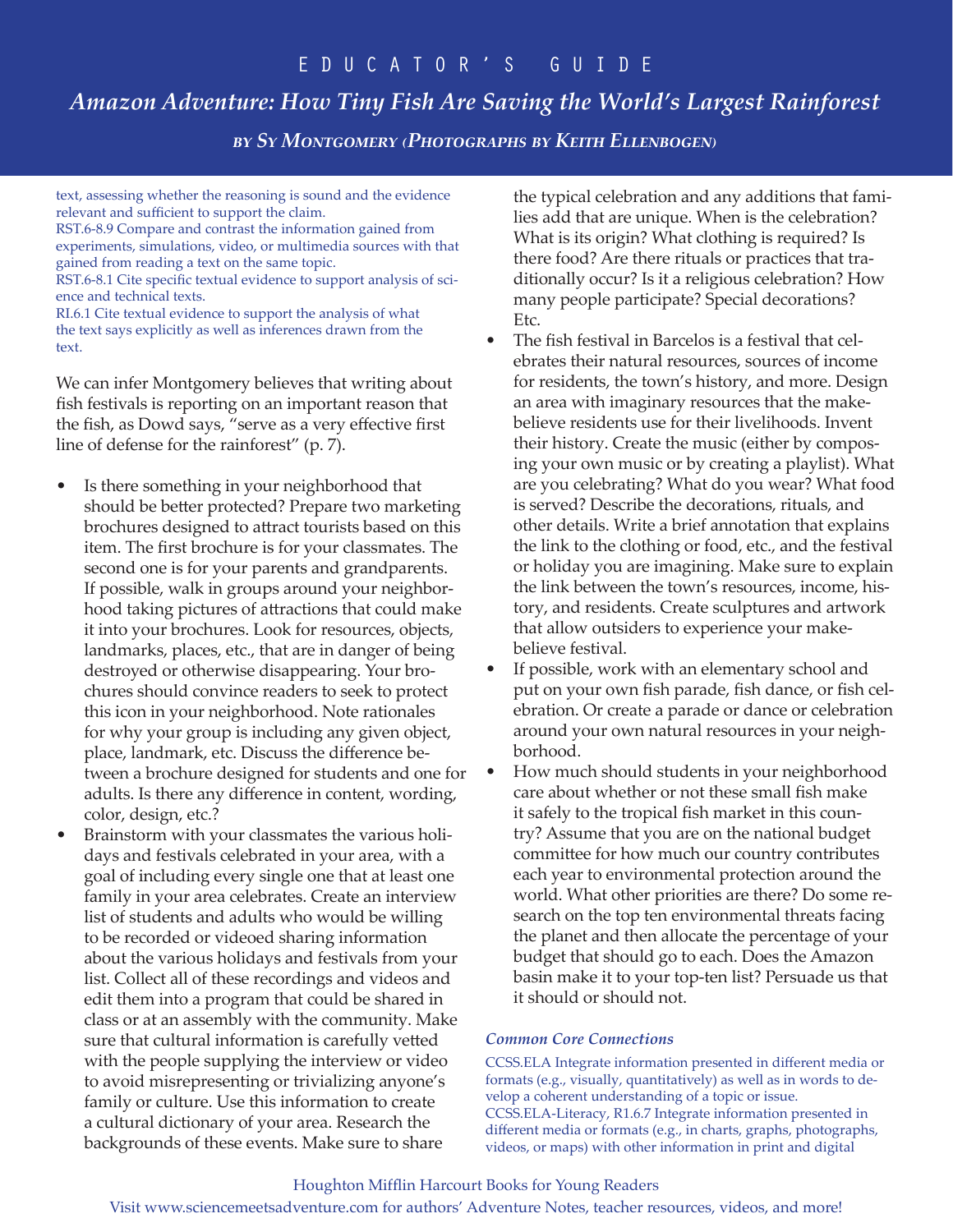# *Amazon Adventure: How Tiny Fish Are Saving the World's Largest Rainforest*

*by Sy Montgomery (Photographs by Keith Ellenbogen)*

#### texts.

RST.6-8.1 Cite specific textual evidence to support analysis of science and technical texts.

RI.6.1 Cite textual evidence to support the analysis of what the text says explicitly as well as inferences drawn from the text.

Much of the success of these wild fish depends on the information the scientists receive from the fish lab and from consulting with lots of people who handle the same fish.

- On page 48 we read about nematodes. On page 50 we hear of protozoan infections. Later we read of parasites in addition to things like poor nutrition and other ways in which fish are less healthy. Look up the most common fish diseases and create a booklet that describes each disease, its cause, its symptoms, and its treatment.
- If you do an image search, you can come up with pictures of sick fish that are not too gruesome to view. Find several pictures depicting ill fish that are not too obvious and pass out one to each group. Give the groups five minutes to inspect the picture and write down a hypothesis for what is wrong with each fish. Collect each group's hypothesis and then rotate the pictures until every group has come up with a prediction for what is wrong with each fish. Then pass around the same pictures but this time put up all the groups' suggestions for what is wrong. Have each group add to or delete from their ideas. Then go through each picture as a class and come up with predictions. When the predictions are done, have the students go online or to the library and try to determine what is actually wrong. Compare the researched answers with the individual group predictions and the class prediction.

#### *Common Core Connections*

CCSS.ELA Integrate information presented in different media or formats (e.g., visually, quantitatively) as well as in words to develop a coherent understanding of a topic or issue. CCSS.ELA-Literacy, R1.6.7 Integrate information presented in different media or formats (e.g., in charts, graphs, photographs, videos, or maps) with other information in print and digital texts.

Scientists rely upon observations of animals to learn about them. Students are perhaps more used to this

process when looking at facial expressions, vocalizations, condition of fur or hair, and more to determine the likelihood that an animal is in good health. However, we do not often hear fish or hold fish. How does this process work with fish?

- Look at healthy animals of one species such as birds. Now look at unhealthy animals of another species. What, if anything, do we see in the healthy animals that we should see, but do not see, in the unhealthy animals. Explain how this process works with fish. Do we catch glimpses of a general definition of good health? Explain. Use pictures or illustrations to explain your ideas.
- Find pictures of various different fish that are both healthy and ill (using good judgment and discretion for the more squeamish among us). Highlight the differences and explain what is wrong, the causes, and how to treat the problem (if possible).
- Many schools require teachers to set up classroom aquariums or terrariums without providing any information to the teachers on the animals they are supposed to keep alive in the classroom. Write a protest letter to your school board outlining the recommended procedures and requirements for keeping live-animal displays in a classroom. Explain any differences for different types of animals. For example, do the procedures and requirements change for fish, insects, amphibians, birds, mammals, reptiles, etc.?

#### *Common Core Connections*

CCSS.ELA-Literacy.RH.6-8.7 Integrate visual information (e.g., in charts, graphs, photographs, videos, or maps) with other information in print and digital texts. CCSS.ELA-Literacy.SL.7.4 Present claims and findings, emphasizing salient points in a focused, coherent manner with pertinent descriptions, facts, details, and examples; use appropriate eye contact, adequate volume, and clear pronunciation.

Montgomery always shares information about the scientists in all of her Scientists in the Field books. In this book we learn that Jani Pinheiro used to make her living making cassava. Tim Miller-Morgan used to work on beluga whales. Scott Dowd is colorblind.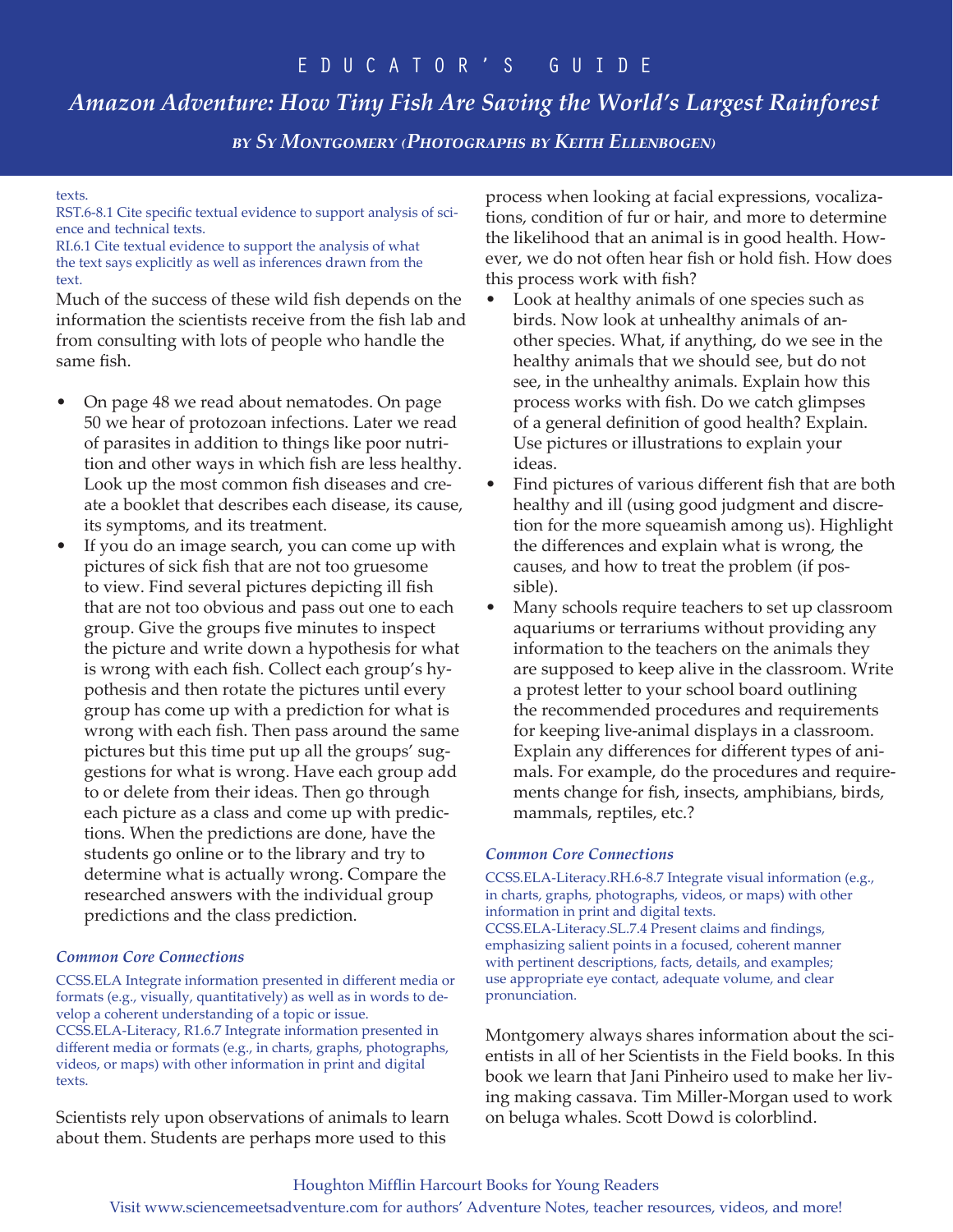# *Amazon Adventure: How Tiny Fish Are Saving the World's Largest Rainforest*

*by Sy Montgomery (Photographs by Keith Ellenbogen)*

- Make a class book modeled after these descriptions forecasting what each class member would offer to a scientific team. This is a venture into speculative nonfiction—the goal is to honestly envision ourselves as scientists (regardless of whether or not that is our current career goal). List skills that we have or see ourselves developing that would be of use to the team. What challenges, such as Dowd's colorblindness, would we need to overcome?
- Encourage students who do have an existing science passion to adapt their biographical entry to fit a project related to their interests.

## *Common Core Connections*

CCSS.ELA-Literacy.W.7.2 Write informative/explanatory texts to examine a topic and convey ideas, concepts, and information through the selection, organization, and analysis of relevant content.

CCSS.ELA-Literacy.W.7.2d Use precise language and domain-specific vocabulary to inform about or explain the topic. CCSS.ELA-Literacy.WHST.6-8.1 Write arguments focused on discipline-specific content.

As in her other books, Montgomery's careful observation of the world around her, is critical to the study of the Amazon basin and these fish. Part of the value of this series is its ability to direct our attention to an area of the world we may not have considered carefully before and to see how it compares with our own neighborhoods. The observation skills employed in studying these fish and this area are the same for our own backyard.

- Brainstorm with your students what kinds of organisms the class could observe in an outdoor area, such as a field or empty lot or wilderness area (whichever matches your school environment). Make predictions as to what animals should be there. Make a list of ways you could prove that these animals are present in the environment even if you do not see them.
- While looking for the elusive cardinal tetra, the scientists and piabeiros observed many other creatures. Create a field book for animal observations, stressing the importance of dates, drawing, and description. The American Museum of Natural History has good information about field journals

here: www.amnh.org/explore/curriculum-collections/biodiversity-counts/what-is-biodiversity/doing-science-researchers-and-exhibition-staff-talkabout-their-work-keeping-a-field-journal-1. You may also use iPads, digital camer, or other devices to create an electronic field journal.

- Using string or Hula-hoops or natural markers, assign students a specific section of the outdoor area to monitor with a field journal. Make sure to map the site so the students are always observing the exact same location. For the next month (or longer), have students record their observations as regularly as time permits (ideally, on a daily basis). You may wish to have students record the GPS coordinates for their specific location.
- Divide the class into groups and have certain groups specialize in a specific organism (in addition to their field-journal work) and have another group work on looking for animals that should be present in the area but have not yet been observed.
- Create a class booklet of the questions students have written. When appropriate, have these questions guide the next day's observations. Have other students use their own observations to formulate theories concerning the questions.
- The activities above may also be used by students in outdoor areas of their own choosing (and assigned as homework or extra credit). Discuss with students whether a field journal could even be done in, say, the lunchroom.
- Compare the class predictions before starting with what the class observes monthly (and at the end of the time period). What new predictions and hypotheses do the students have?

## *Common Core Connections*

CCSS.ELA Integrate information presented in different media or formats (e.g., visually, quantitatively) as well as in words to develop a coherent understanding of a topic or issue. CCSS.ELA-Literacy, R1.6.7 Integrate information presented in different media or formats (e.g., in charts, graphs, photographs, videos, or maps) with other information in print and digital texts.

CCSS.ELA-Literacy.SL.6.2. Interpret information presented in diverse media and formats (e.g., visually, quantitatively, orally) and explain how it contributes ot a topic, text, or issue under study.

# Houghton Mifflin Harcourt Books for Young Readers

Visit www.sciencemeetsadventure.com for authors' Adventure Notes, teacher resources, videos, and more!